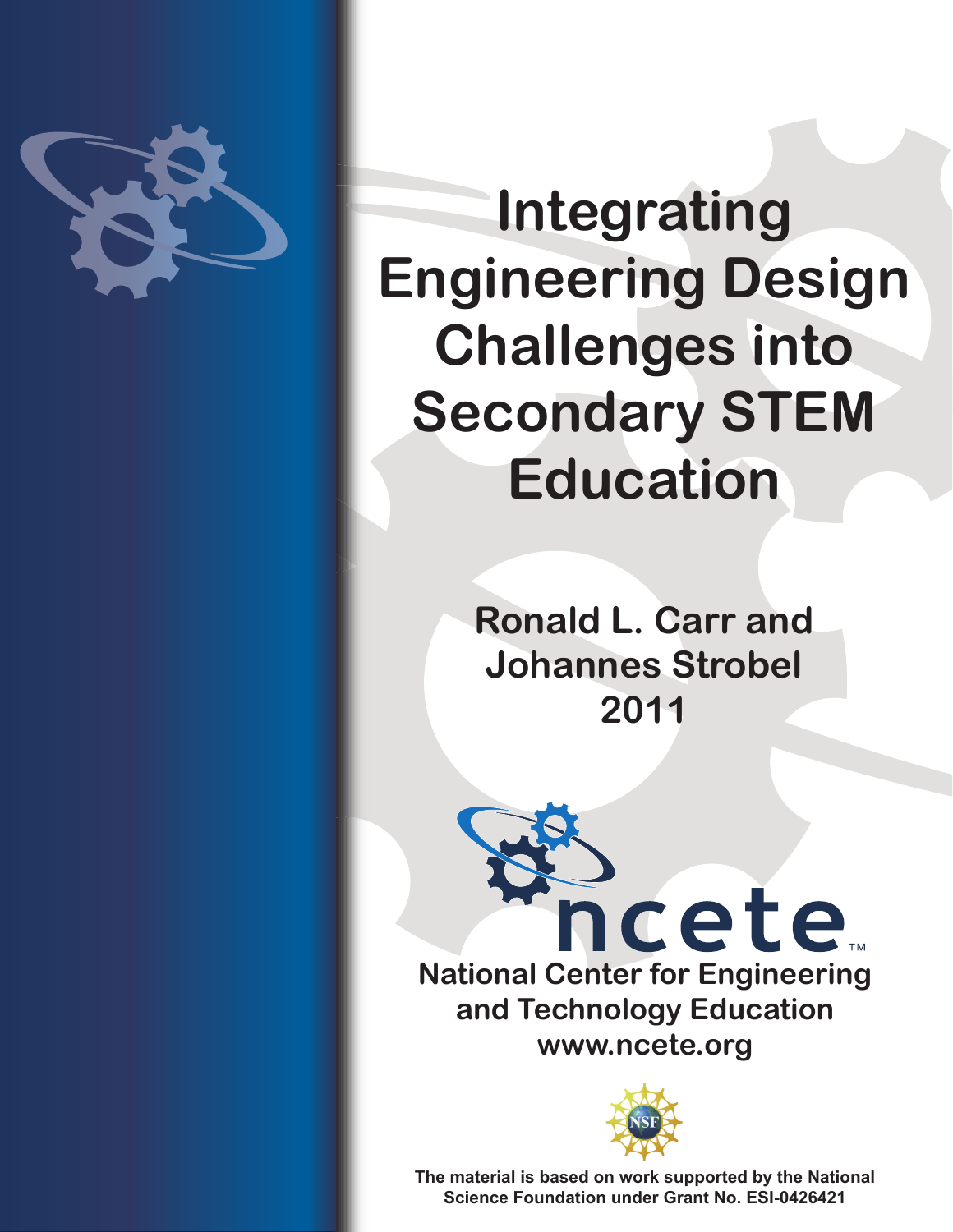## **Integrating Engineering Design Challenges into Secondary STEM Education**

Ronald L. Carr and Johannes Strobel INSPIRE, Institute for P-12 Engineering Research and Learning, Purdue University

## **Introduction**

Engineering is being currently taught in the full spectrum of the P-12 system, with an emphasis on design-oriented teaching (Brophy, Klein, Portsmore, & Rogers, 2008). Due to only a small amount of research on the learning of engineering design in elementary and middle school settings, the community of practice lacks the necessary knowledge of the trajectory of students' learning progressions towards design mastery and expertise and the appropriateness of otherwise established design pedagogies. The issue is even more pressing since many states are embedding engineering into their standards without a clear notion of how engineering (often conceptualized as design) works within existing standards (Strobel, Carr, Martinez-Lopez & Bravo, 2011). This paper synthesizes existing literature, which might provide us with insights on how to further investigate the issue of appropriate design pedagogies. At first, the paper contextualizes existing PBL research into engineering design. Second, the paper synthesizes the literature on inductive teaching and expert-novice differences as an additional literature base to conceptualize the role of design and engineering in the schooling system. Third, the paper contextualizes the questions on problem-appropriateness in engineering design into the current debate on engineering standards and their role in the P-12 education system.

## **The PBL Argument**

Engineering design challenges in the classroom expand on the traditional role of Problem-Based Learning (PBL), which is one of the best-researched instructional innovations. Across all age levels, PBL has been found to increase student motivation, performance on transfer tasks, deeper understanding of content particularly in the form of long-term retention (Strobel & van Barneveld, 2009), in addition to aiding in building mental models of difficult science and math concepts (Linn, diSessa, Pea, & Songer, 1994, Oliver & Hannafin, 2001). PBL particularly emphasizes problems characterized as *ill-structured* (Jonassen, 1997), *open-ended* (Prince & Felder, 2006) or *wicked* (Stoltermann, 2008).

Ill-structured problems are real-world problems, where multiple solutions and paths are possible, information might exist or may not be provided (Jonassen, 1997), and in which the learner must identify the goals, variables and strategies to solve them (Ertmer et al., 2009). Illstructured problem solving resembles design problems and both can be multidisciplinary, requiring skills from multiple content areas or content specializations such as combining math and science or using skills from algebra and geometry. Well-structured problems, at the other end of the spectrum, are often used to practice information covered in a specific lesson or in assessing specific skills that are not context-dependent (Jonassen, 1997). Ill-structured and wellstructured problems both have their places in education and "…they are not dichotomous. Rather they represent points on a continuum…." (Jonassen, 1997, p. 87). Research on professional engineers as they solved problems indicated that authentic problems are best understood as compound groups of intertwined well- and ill-structured problems (Strobel & Pan, in press).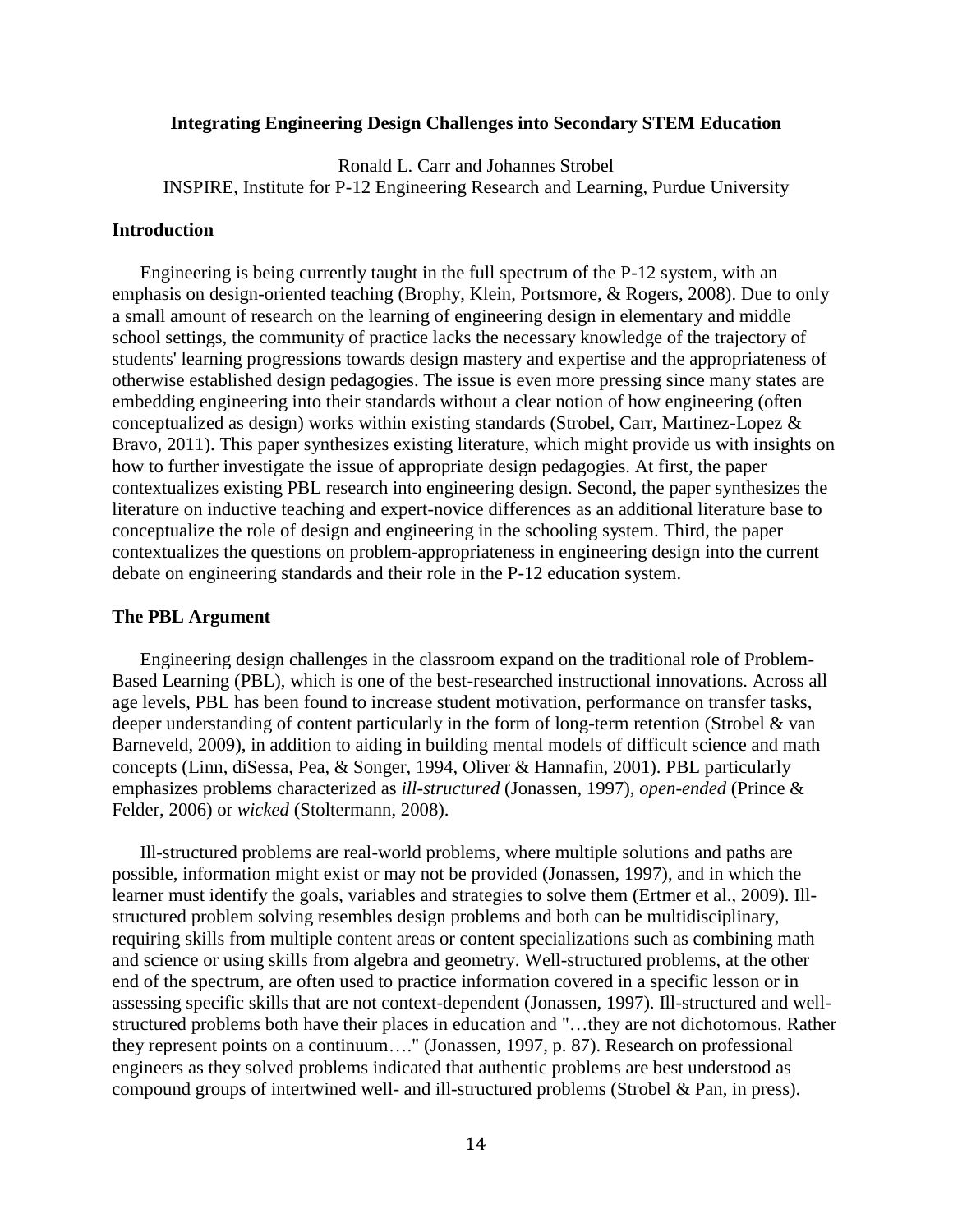Open-ended or ill-structured problems help to promote intellectual growth, which is needed by students entering into college-level engineering studies. College engineering students may have had less intellectual development than students from other majors, who may be more dependent on authority and unwilling to challenge what is accepted to move into higher levels of intellectual development as may be expected of scientists and engineers (Felder & Brent, 2004a). "Open-ended problems that do not have unique well-defined solutions pose serious challenges to students' low-level beliefs in the certainty of knowledge and the role of instructors as providers of knowledge. Such challenges serve as precursors to intellectual growth" (Prince  $\&$ Felder, 2006, p. 7). Our position in this paper is that the dichotomy of well- and ill-structured design may be resolved by looking at the intertwinedness of different and necessary competencies to solve complex problems.

### **Inductive learning providing insight for the pedagogical support**

Theoretical constructs on inductive and deductive instruction or learning provide additional support for a more ill-structured problem solving approach in P-12 engineering. Deductive teaching, stating a principle and then moving to applications is the traditional way of teaching engineering (Prince & Felder, 2006). In inductive teaching, problems or applications are presented and students learn the theories as needed to find the solutions (Prince & Felder, 2006). Inquiry learning, problem-based learning, project-based learning and case-based teaching are examples of inductive teaching that are proposed for application in engineering education (Prince & Felder, 2006). Deductive learning not only fails to motivate students but also fails to build on existing knowledge (Felder & Brent, 2004a). Providing a problem to be solved that sets up the need for information or skills provides instant relevance to the learners. Inductive learning, active learning and cooperative learning increase motivation, knowledge retention and deeper understanding (Felder & Brent, 2004b).

While advocating inductive teaching, Prince and Felder (2006) promote the use of a cycle of inductive to deductive to inductive teaching that provides motivating applications or problems that lead students to need information and skills, which adds instant relevancy. While the instructor in student-centered learning takes on the role of challenger and knowledge facilitator, some traditional instruction can be used to provide the needed information. Further applications or problems can be posed which incorporate even new concepts with the new information in a blend of inductive and deductive teaching. Constructivist in nature, the careful sequencing allows students to stay within Vygotsky's "zone of proximal development" while taking advantage of Bruner's conceptualization of the spiral curriculum (Prince  $\&$  Felder, 2006). The "zone of proximal development" refers to the difference between individual problem solving ability and the approach used when receiving guided instruction (Vygotsky & Cole, 1978). Bruner's spiral curriculum allows a student to revisit previously learned concepts in order to support higher level or more sophisticated information (Bruner, 1977). "Material should not be presented in a manner that requires students to alter their cognitive models abruptly and drastically… students should not be forced outside their "zone of proximal development (Prince & Felder, 2006, p. 4)."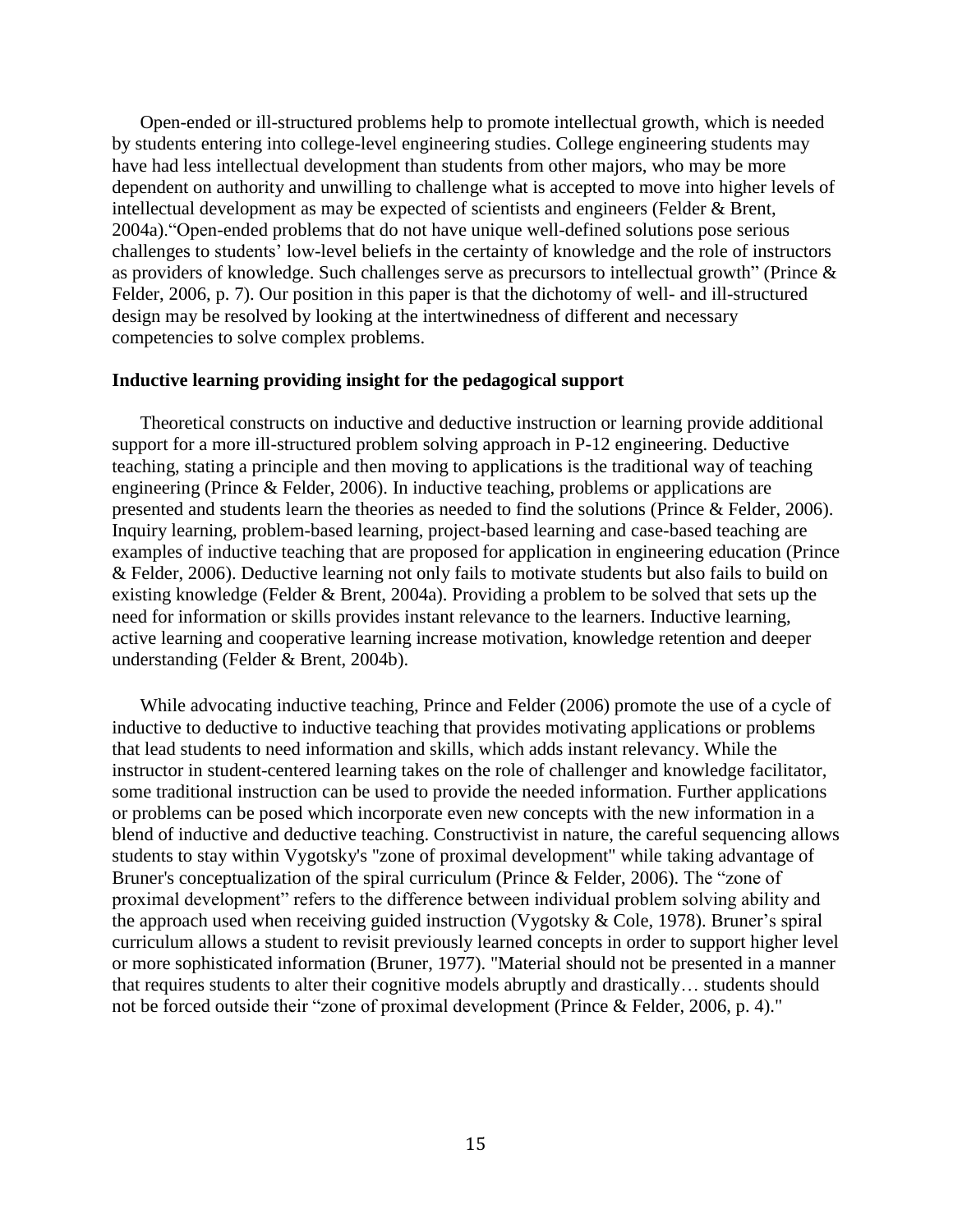## **Expert-Novice Literature**

Engineering design problems provide familiar and real-world contexts in which learners (Tate, Chandler, Fontenot, & Talkmitt, 2010) can apply science and math concepts and develop mastery or expertise in new competencies: The Five-Stage Model of Dreyfus and Dreyfus (1980) outlined a path from novice to expert built on the premise that concrete experiences, rather than abstract principles, are the key to reaching the expert stage. Dreyfus and Dreyfus did not discount the need for abstract principles or conceptual content knowledge, but note the dramatic increase in performance once meaningful contexts are applied. "We argue that skill in its minimal form is produced by following abstract formal rules, but that only experience with concrete cases can account for higher levels of performance (p. 5)." As something becomes familiar, it becomes automatic and performance continues to improve naturally while new information or skill levels are added (Schneider & Shiffrin, 1977). Open-ended learning environments, which include ill-structured design challenges, allow students the opportunities to move from immature or incorrect mental models towards those of experts (Oliver & Hannafin, 2001).

Ertmer et al., (2009) compared novices to experts in ill-structured instructional design problems, noting that novices do not recognize the ill-structured problem for what they are, and spend little time analyzing the problem or considering multiple solutions. Experts, on the other hand, analyze the problems in depth and apply information from past experiences and knowledge while finding greater depth in the problem (Ertmer et al., 2009). "Experts possess more highly developed problem schemas because they represent problems physically in terms of real world mechanisms" (Jonassen, 1997, p.79).

Not only is cognitive load reduced and expertise fostered, providing real-life relevance in problem solving is the most effective way to encourage intellectual development (Felder & Brent, 2004). Tasks which are appropriate for any level of engineering education should include: predicting outcomes, interpreting and modeling physical phenomena, generating ideas and brainstorming, identifying problems and troubleshooting, formulating procedures for solving complex problems, formulating problems, as well as making judgments and decisions and justifying them (Felder & Brent, 2004a, p. 5).

#### **Integration of Engineering to Strengthen Academic Standards**

Pre-collegiate engineering education, whether it be stand-alone or infused into other content, aids development of engineering "habits of mind," which include "1) systems thinking, 2) creativity, 3) optimism, 4) collaboration, 5) communication, and 6) ethical considerations," (Katehi, Pearson, & Feder, 2009, p.7) and are linked to essential  $21<sup>st</sup>$  Century Skills that are related to all subject areas. Engineering design challenges work to meet expectations for instruction in  $21<sup>st</sup>$  Century Skills by teaching students adaptability, complex communication, social skills, non-routine problem-solving, self management, and systems knowledge (Bybee 2009; Dym, Agogino, Eris, Frey, & Leifer, 2006). Engineering design promotes questioning and inquiry, which develop the ability to reason, particularly with math and science content (Dym et al., 2009). The first step in any design project involves asking questions to reveal the problem. Engineering promotes systems knowledge, which requires greater complexity from emerging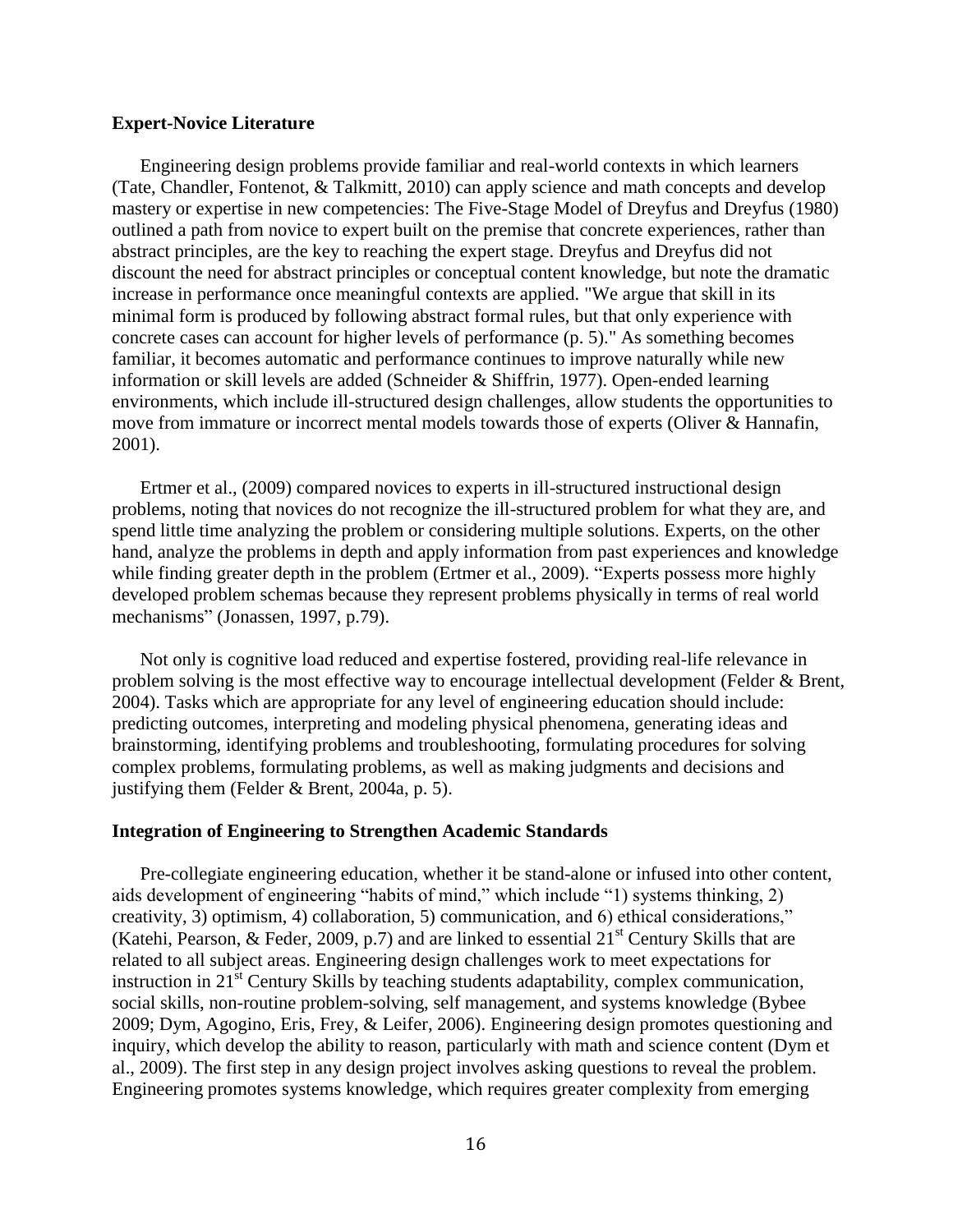engineers who need to deal with the dynamics of ever-expanding systems (Dym et al., 2009). Systematic thinking, reasoning, estimating and experimentation are beneficial habits of mind that will facilitate systems-focused engineers (Dym et al., 2009). Not only is problem-solving improved, but decision making is an important part of engineering education and engineering design (Dym et al., 2009). Collaborative teamwork in engineering helps learners to improve their decision making because they must learn to negotiate with group members, a process that requires internal sense making and decision making (Dym et al., 2009).

The importance of teaching engineering prior to the time students reach college is magnified by a 2008 study (Harris and Rogers) that examined competencies students should have before entering firstyear engineering courses. While "other-related competencies" were overall rated higher than some specific engineering, science, and math competencies, it is easy to see how integrated engineering instruction is important. Other-related competencies for incoming firstyear engineering students of importance are: 1) effective communication through writing; 2) reading comprehension; 3) honesty; 4) willingness to learn; 5) openness to new ideas; 6) problem solving skills; and 7) ability to follow directions (Harris & Rogers, 2008).

The habits of mind and  $21<sup>st</sup>$  Century Skills that engineering can foster are reflected, for the most part, in those competencies (Bybee 2009; Dym, et al., 2005; Katehi et al., 2009). Important engineering/technology competencies for incoming first year engineering students include: 1) ability to sketch designs; 2) ability to operate fabrication equipment; 3) basic knowledge of engineering and the fields of engineering; and 4) ability to apply the engineering/technology design process. Mathematics competencies include: 1) competency in algebra; 2) competency in trigonometry; and 3) computation skills. Science competencies include: 1) ability to read meters, scales and other instruments; 2) relating science to math concepts; and 3) applying physics skills (Harris & Rogers, 2008). These findings highlight the importance of sequencing integrated engineering instruction in order to start building engineering capacity from an early age. Currently, there are states that have established engineering standards that allow for a sequential implementation of engineering knowledge and skills from first through twelfth grades that hopefully will help to prepare students to enter college with the competencies and intellect needed to become creative and expert engineers.

Existing state content standards and national technology standards help provide a model that is useful in building a logical sequence for learning engineering content (Strobel, Carr, Martinez-Lopez, & Bravo, 2011; Committee on Conceptual Framework for New Science Education Standards, 2010) that facilitates student preparedness for collegiate engineering education (Harris & Rogers, 2008) and learning progressions through different age and grade levels.

Integrating engineering at the secondary level (and all of P-12) is important because it meets the needs of schools that are looking for problem-based, hands-on and inquiry-related activities to integrate math and science content in a meaningful way (Carr & Strobel, 2011). Engineering, the "missing E," of STEM (science, technology, engineering and mathematics) allows for integration of design activities into curricula (Brophy et al., 2008). Engineering provides a meaningful context for applying math and science principles (Chae, Purzer, & Cardella, 2010) and leads to improvements in math, science and technological literacy (Chandler, Fontenot, & Tate, 2011).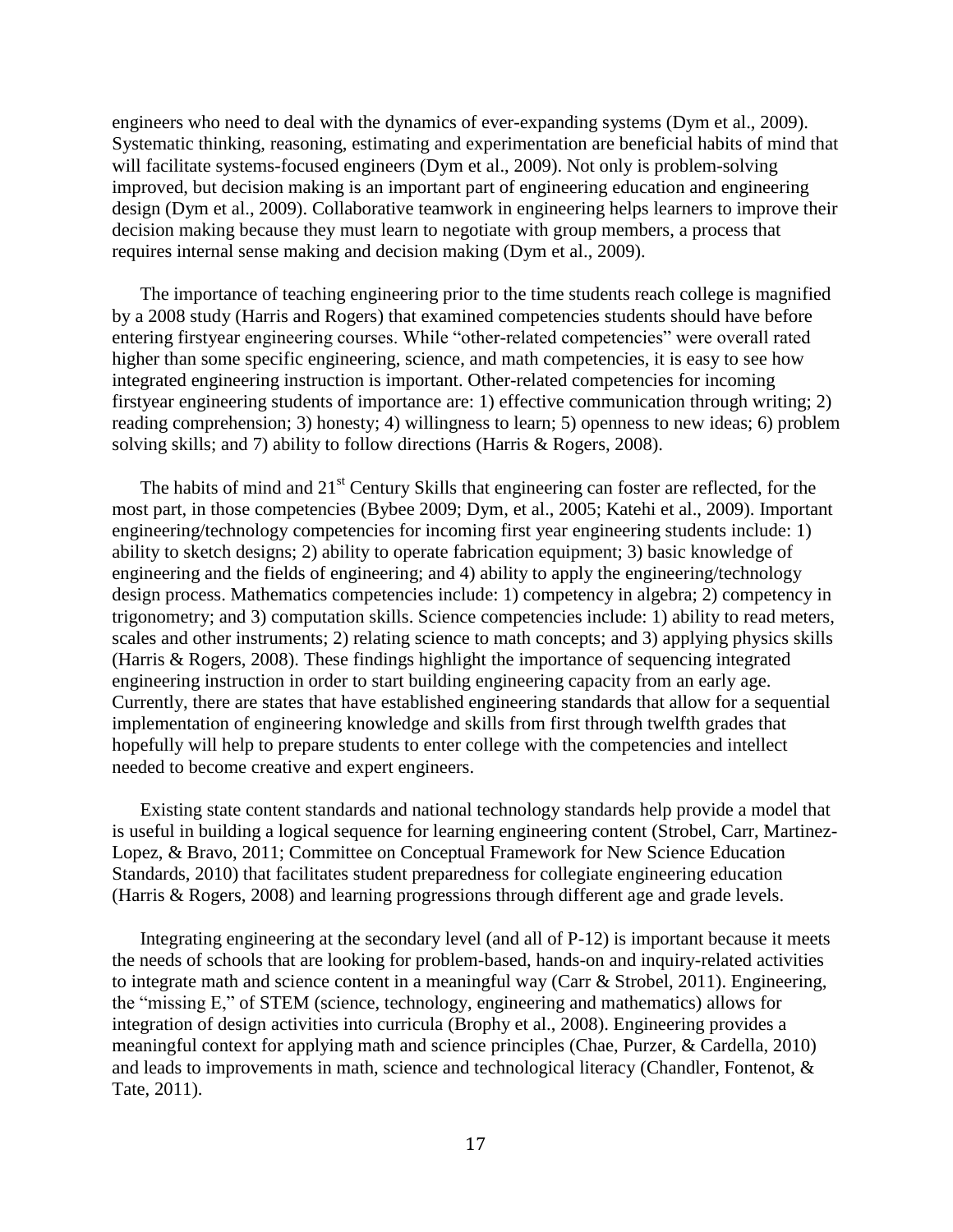Engineering design goes beyond the normal problem-solving process, as testing and improving are traditional mainstays of the engineering design process (Strobel, Carr, Martinez-Lopez, & Bravo, 2011). A derivation of engineering design challenges called model-eliciting activities (MEAs) also contribute to the framework. MEAs are a form of open-ended problems based in real-world engineering contexts where a process that can be generalized, or a model, is the end product (Diefes-Dux, Moore, Zawojewski, Imbrie, & Follman, 2005). The engineering design process is applied in a mathematical context where the solution is tested with new data and improvements are made (Diefes-Dux, et al., 2005). Both engineering design and MEAs are being taught at various levels, from elementary school to university (Chamberlin & Moon, 2005; Carr & Strobel, 2011), and provide an underutilized connection of engineering to existing academic standards, which are often exclusively science oriented (Brophy et al., 2008).

## **Conclusion**

It is not just rhetoric to state that more research is needed in early design and engineering/design progressions in the P-12 system. Without the necessary research, appropriate needs assessment for building a model for the trajectory of engineering education throughout the grades is not possible and ultimately engineering in high school does not receive the appropriate foundation. From existing literature in a variety of contexts, a case can certainly be made that illstructured problems have the greatest promise not only for the development of complex competency and transfer, but for the learning of the basics as well. This paper argues for resolving the dichotomy of ill-structured vs. well-structured problems by focusing on the intertwinedness of ill- and well-structured problems in authentic real world contexts; utilizing models of deductive teaching and expertise development as support for competency development; and integrating engineering into the existing standards, particularly where less integration appears, as in the case of mathematics.

#### **References**

- Brophy, S., Klein, S., Portsmore, M., & Rogers, C. (2008). Advancing engineering education in P-12 classrooms. *Journal of Engineering Education*, 369-387.
- Bruner, J. S. (1977). *The process of education*. Harvard University Press.
- Carr, R., & Strobel, J. (2011). Integrating engineering into secondary math and science curriculum: Preparing teachers. 1st Integrated STEM Education Conference (In Press). Ewing, NJ: IEEE.
- Chae, Y., Purzer, S., & Cardella, M. (2010). Core concepts for engineering literacy: The interrelationships among STEM disciplines. American Society for Engineering Education Annual Conference and Exposition. Louisville, KY.
- Chamberlin, S. A., & Moon, S. M. (2005). Model-eliciting activities as a tool to develop and identify creatively gifted mathematicians. *Journal of Secondary Gifted Education, 17*(1), 37- 47.
- Chandler, J., Fontenot, A. D., & Tate, D. (2011, April (In Press). Obstacles to implementing precollege engineering in K-12 education. *Journal of Pre-College Engineering Education Research* (J-PEER) .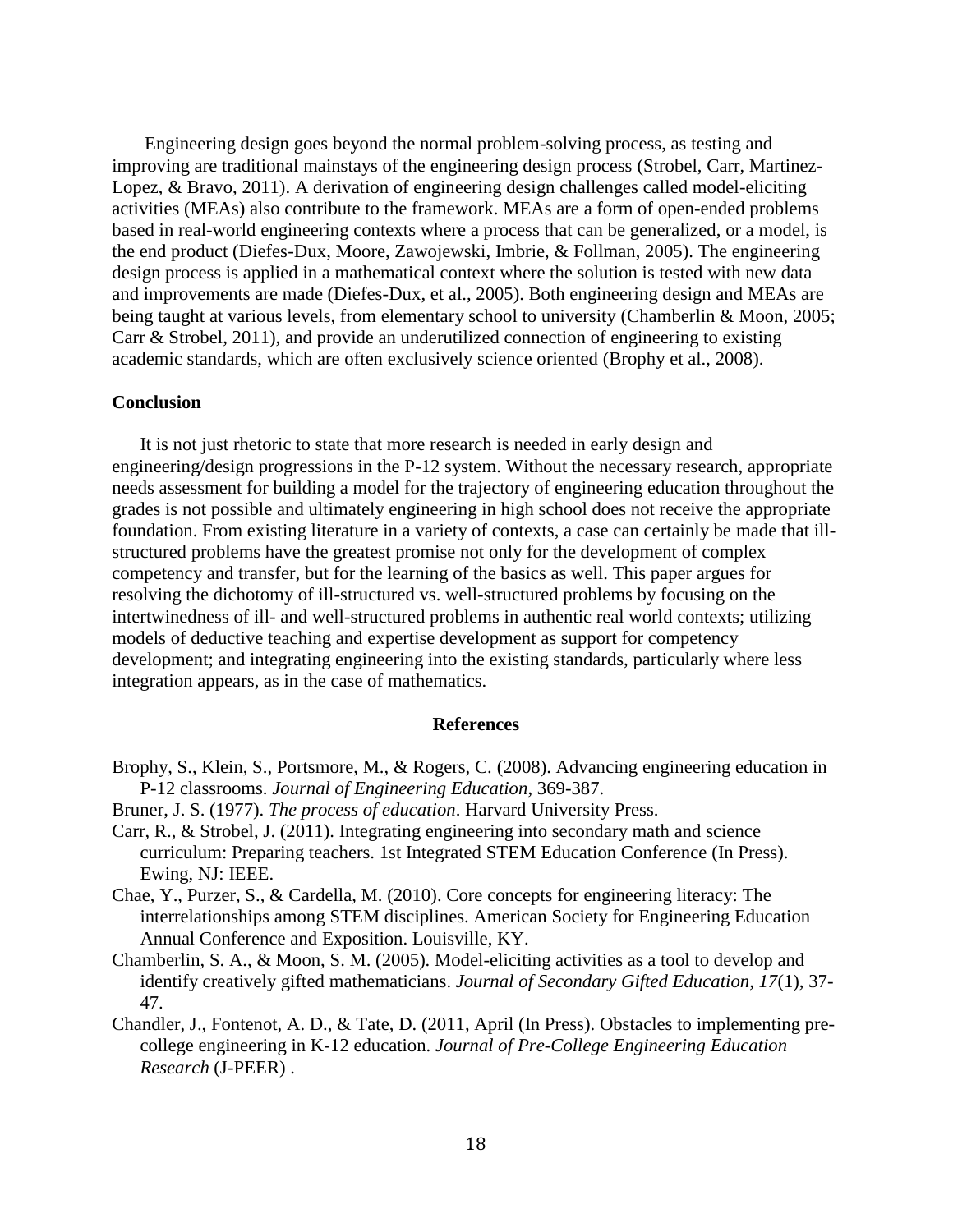- Committee on Conceptual Framework for New Science Education Standards. (2010). *A framework for science education: Preliminary public draft.* Washington, DC: National Research Council of the National Academies.
- Diefes-Dux, H. A., Moore, T., Zawojewski, J., Imbrie, P. K., & Follman, D. (2005). A framework for posing open-ended engineering problems: Model-eliciting activities. Frontiers in Education, 2004. FIE 2004. 34th Annual (p. F1A–3).
- Dreyfus, S. E., & Dreyfus, H. L. (1980). A Five-Stage Model of the Mental Activities Involved in Directed Skill Acquisition. Rerieved from http://stinet.dtic.mil/oai/oai?&verb=getRecord&metadataPrefix=html&identifier=ADA08455 1
- Dym, C. L., Agogino, A. M., Eris, O., Frey, D. D., & Leifer, L. J. (2006). Engineering design thinking, teaching, and learning. *IEEE Engineering Management Review, 34*(1), 65–92.
- Ertmer, P. A., Stepich, D. A., Flanagan, S., Kocaman-Karoglu, A., Reiner, C., Reyes, L., & Santone, A. L. (2009). Impact of guidance on the problem-solving efforts of instructional design novices. *Performance Improvement Quarterly, 21*(4), 117–132.
- Felder, R. M., & Brent, R. (2004a). The intellectual development of science and engineering students. 2. Teaching to promote growth. Journal of Engineering Education, 93(4), 279–291.
- Felder, R. M., & Brent, R. (2004b). The intellectual development of science and engineering students. Part 1: Models and challenges. *Journal of Engineering Education, 93*(4), 269–278.
- Jonassen, D. H. (1997). Instructional design models for well-structured and Ill-structured problem-solving learning outcomes. *Educational Technology Research and Development, 45*(1), 65-94. doi:10.1007/BF02299613
- Katehi, L., Pearson, G., & Feder, M. (2009). The status and nature of K-12 engineering education in the United States. *The Bridge: Linking Engineering and Society*, (Fall 2009), 5- 10.
- Oliver, K., & Hannafin, M. (2001). Developing and refining mental models in open-ended learning environments: A case study. E*ducational Technology Research and Development, 49*(4), 5-32. doi:10.1007/BF02504945
- Prince, M. J., & Felder, R. M. (2006). Inductive teaching and learning methods: Definitions, comparisons, and research bases. *Journal of Engineering Education, 95*(2), 123.
- Rogers, G. E., & Harris, K. (2008). Secondary engineering competencies: A Delphi study of engineering faculty. *Journal of Industrial Teacher Education, 45(*1), 5-25.
- Schneider, W., & Shiffren, R. M. (1977). Controlled and automatic human information processing: Detection, search, and attention. *Psychological Review, 84*(1), 1-66.
- Stolterman, E. (2008) The nature of design practice and implications for interaction design research. *International Journal of Design, 2*, 55-65.
- Strobel, J., Carr, R., Martinez-Lopez, N. E., & Bravo, J. D. (2011). National survey of states' P-12 engineering standards. Conference Proceedings for American Society of Engineering Education (in press). Vancouver.
- Strobel, J. & Rui, P. (in press). Compound problem solving: Workplace lessons for engineering education. American Society of Civil Engineering (ASCE). *Journal of Professional Issues in Engineering Education and Practice*.
- Strobel, J. & van Barneveld, A. (2009) When is PBL more effective? A meta-synthesis of metaanalyses comparing PBL to conventional classrooms. *Interdisciplinary Journal of Problembased Learning, 3*(1), 44-58.